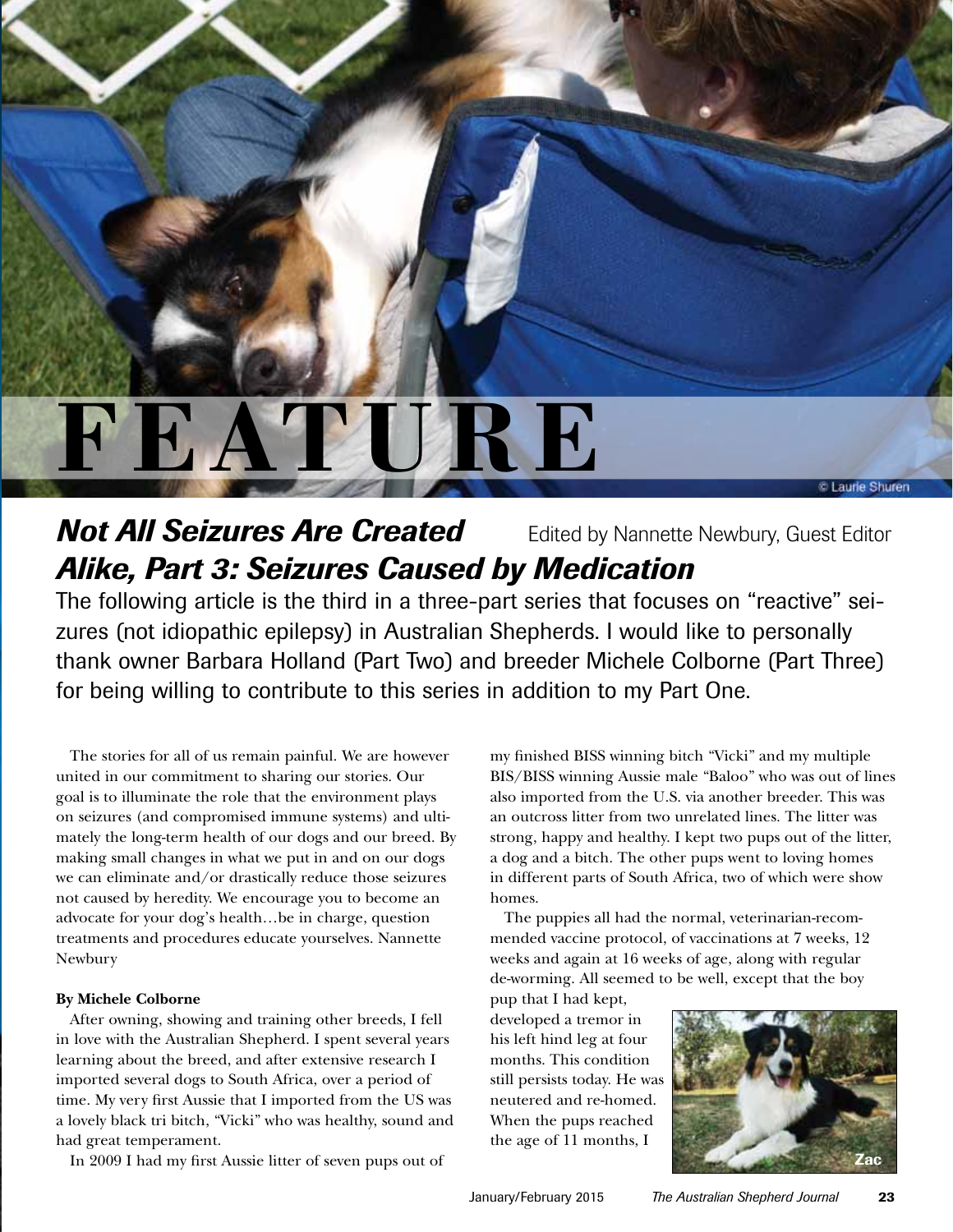# *South Africa Vaccine Protocol*

6-8 weeks: Distemper, adenovirus 1, para-influenza, parvovirus, corona

12 weeks: Repeat above

16 weeks: Repeat above, plus leptospirosis and rabies

Then annually: Repeat as for 16 weeks

received that first awful telephone call from the one show home, to say that their beloved boy "Zac" had just had a seizure. My heart sank. Then within two weeks of this first call, a second owner phoned to say that their bitch pup "Roxy" had just had a seizure.

This led to the most awful period of time; one that I would never wish on my worst enemy. Both owners stayed in close contact with me, so I knew how they were feeling and what was being done to help their beloved pets. Both pups lived in completely different environments; one lived in a suburb of Johannesburg, with two other Aussies. The other pup lived on a farm in Natal, with another Aussie, a Great Dane and two Yorkies. Both pups were dearly loved and cared for. They lived in the house as part of the family, and were fed high-quality kibble and/or a raw diet.

Over the following months, the seizures (all grand-mal seizures) were frequent and always when the dogs were resting. Both dogs were put onto phenobarbitone and then later on, additionally potassium bromide. Neither of these drugs, nor a combination of drugs was successful in arresting the seizures. They each had a series of blood tests, spinal taps, MRI's, etc., none of which came back with any conclusive results.

Both dogs had spells of "status epilepticus" where the seizures happen in clusters that don't stop. They both were admitted to their respective specialist vets (again in different parts of the country) who had to put them under heavy sedation for several days, to halt the seizures. Both owners were fanatical about checking for anything on their properties that the dogs might have ingested, and came up with nothing.

Eventually Roxy, the bitch in Natal, was euthanized at 15 months old, after another bout of "status epilepticus." I requested and paid for a post-mortem necropsy. I must mention here, that the post mortem that is performed on a dog suffering seizures, MUST be done within three hours of death, and the brain and spine is removed first, or the lesions will most likely be missed. The pathologist came back with the result of "Hypomyelinogenesis," which means that the axons of the nerves in the brain are either not present, or are sadly lacking. In other words, the nerves are acting like exposed electric wires that keep touching one another and setting off sparks. There is no cure for this, nor is there any treatment to assist in easing this condition. Nor is there any way to test for it whilst the dog is alive. Not a prognosis that gave us any hope for Zac, here in Johannesburg. Eventually, after many heart-wrenching months of uncontrollable seizures, they too made the difficult decision of having their beloved pet euthanized.

I had him tested post mortem, as well, but because his body was tested the following day after euthanasia, no conclusive results were found. I had two very distraught owners, which no amount of money could help, as this could never replace the loss that they suffered.

It is important to note here that most of the research and literature on canine hypomyelinogenesis states that the puppies exhibit signs of the disorder at an early age in the whelping box. This was *not* the case with my litter. One puppy did exhibit tremors at four months of age. He still has a tremor today, I see him quite often. He also does agility and this does not affect his performance. So while we

"Hypomyelinogenesis" In utero infection and heredity are the general causes of hypomyelination. The viruses of classical swine fever, border disease, and bovine viral diarrhea have been incriminated, but mechanisms responsible for the hypomyelination have not been defined... The inflammatory neuraxial disorders in domestic animals in which demyelination is found are canine distemper, visna, and caprine arthritis encephalitis syndrome."

*(http://www.merckmanuals.com/vet/nervous\_system/ demyelinating\_disorders/overview\_of\_demyelinating\_disorders.html)*

had a definitive diagnosis, we also had anomalies that were not consistent with the current research and data on this condition.

My initial reaction to the horror of producing two seizing puppies was that I was dealing with idiopathic epilepsy that was inherited from the parents. One of the lines I was using is often referred to as producing seizures and "should be avoided" according to those who analyse pedigrees. In the emotional turmoil that followed, I decided to spay the bitch to avoid producing seizures in the future. I did not neuter the sire, but he was not used at stud again.

I consulted with the breeder of the bitch in the U.S. She kept asking me about vaccines, drugs or medications. I was very open to discussing every possible factor, but was still somewhat unconvinced about this being

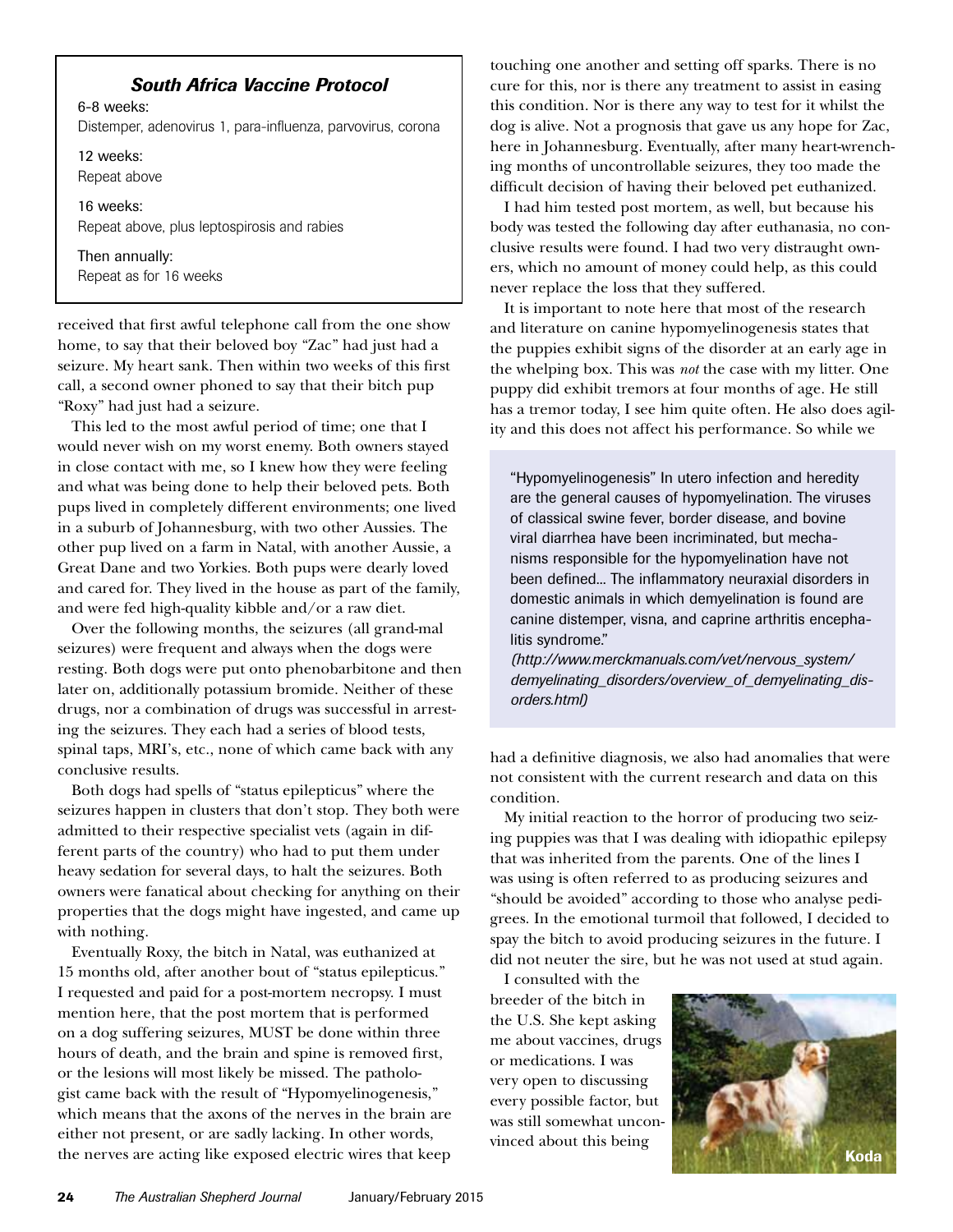#### *Metronidazole Warnings:*

Central and Peripheral Nervous System Effects Convulsive seizures, encephalopathy, aseptic meningitis, optic and peripheral neuropathy, the latter characterized mainly by numbness or paresthesia of an extremity, have been reported in patients treated with Metronidazole." *(http://www.drugs.com/pro/metronidazole.html)*

anything other than a classic case of inherited epilepsy. I made a decision to avoid *both* lines, and imported a male Aussie from Denmark who was a complete outcross to what I had. He was gorgeous and full of promise as a show dog. He had the sweetest temperament and was dearly loved by myself and my husband.

He too went through the normal protocol of vaccines and combinations of drugs that our vets recommended. He was a strong healthy puppy, but after a few months of being here in South Africa he acquired a parasite called giardia. The only two treatments that are given to dogs here for giardia are Panacur which is in a liquid form that is dosed at 1 milliliter per kilogram and tastes foul. The alternative is metronidazole commonly known as Flagyl. As the Panacur gave Koda terrible diarrhea, metronidazole was what was prescribed. Over the months that followed, Koda had several treatments due to ongoing giardia, which was proving extremely difficult to eradicate.

At 15 months of age, you can imagine my utter horror to experience my beautiful boy suffering a grand mal seizure. It was happening all over again. I had changed bloodlines. I had done everything in my power to avoid seizures after the heartache of the previous litter. And here I was again. My heart absolutely sank to the ground. Over the following months, he suffered many seizures, increasing in frequency, despite being on epilepsy drugs. He was also still being treated with metronidazole for the giardia, as this is what my vet insisted was the only treatment that would work.

Eventually, just after his second birthday, and after a day of repeated seizures (seven), with the post-ictus phase becoming increasingly longer, I made the decision to have him put to sleep. I had made arrangements with

 "Metronidazole is an antibiotic especially effective against anaerobic infections (infections that grow without the presence of oxygen.) Unlike many antibiotics, metronidazole is able to penetrate the blood-brain barrier and treat central nervous system infections. It also penetrates bone, making it especially useful in oral/ dental infections. In addition, it has anti-inflammatory properties in the large intestine and is a very effective anti-diarrhea medication. It is an effective antibiotic against certain protozoal infections, especially giardia."



Ondersterpoort, our Veterinary University, to have their pathology department conduct the post mortem. Due to the speed with which this has to be done, I had to take my beautiful boy out there to be put to sleep. I still have tears pouring down my cheeks as I write this. I understand that the University will be writing a paper on their findings, because they too eventually came back with the result of "Hypomyelinogenesis." They also found a heavy infestation of giardia, despite all the on-going treatments!

I then contacted both owners of the two pups that I had bred, only to find that both pups had been treated regu-

"Metronidazole, a `classic` drug in canine medicine, is currently very popular to treat a variety of diseases: giardiasis, various inflammatory processes in the gastrointestinal tract, hepatic encephalopathy etc. The potential myelosuppressive side effects of this drug are well known, but neurological problems seem to be more common and less known" *(http://www.vetcontact. com/en/art.php?a=572)*

larly with metronidazole for giardia. This appears to be the only thing that these three dogs have in common, that, and the early and multiple combination vaccine protocol. Two of them were MDR1 mutant/normal and one was MDR1 normal/normal.

While I was initially reluctant to discuss the possibility of these unrelated seizures cases to be anything other than inherited epilepsy, the facts and data did not support my original suspicions. I was faced with looking at other sources for the causes of seizures in the dogs. I reconnected with the breeder in the U.S. who had asked about vaccine protocols and the use of metronidazole. Research finds that this drug which is an often used and seemingly harmless antibiotic has been directly linked to central nervous system toxicity causing seizures and acts as a neurotoxin.

Needless to say, with my last litter who are now one year old, vaccines have been done sparingly, and the use of metronidazole has been banned for all of them. I am keeping my fingers tightly crossed that none of my puppy buyers ever have to go through the experience of living with a dog that suffers from seizures.